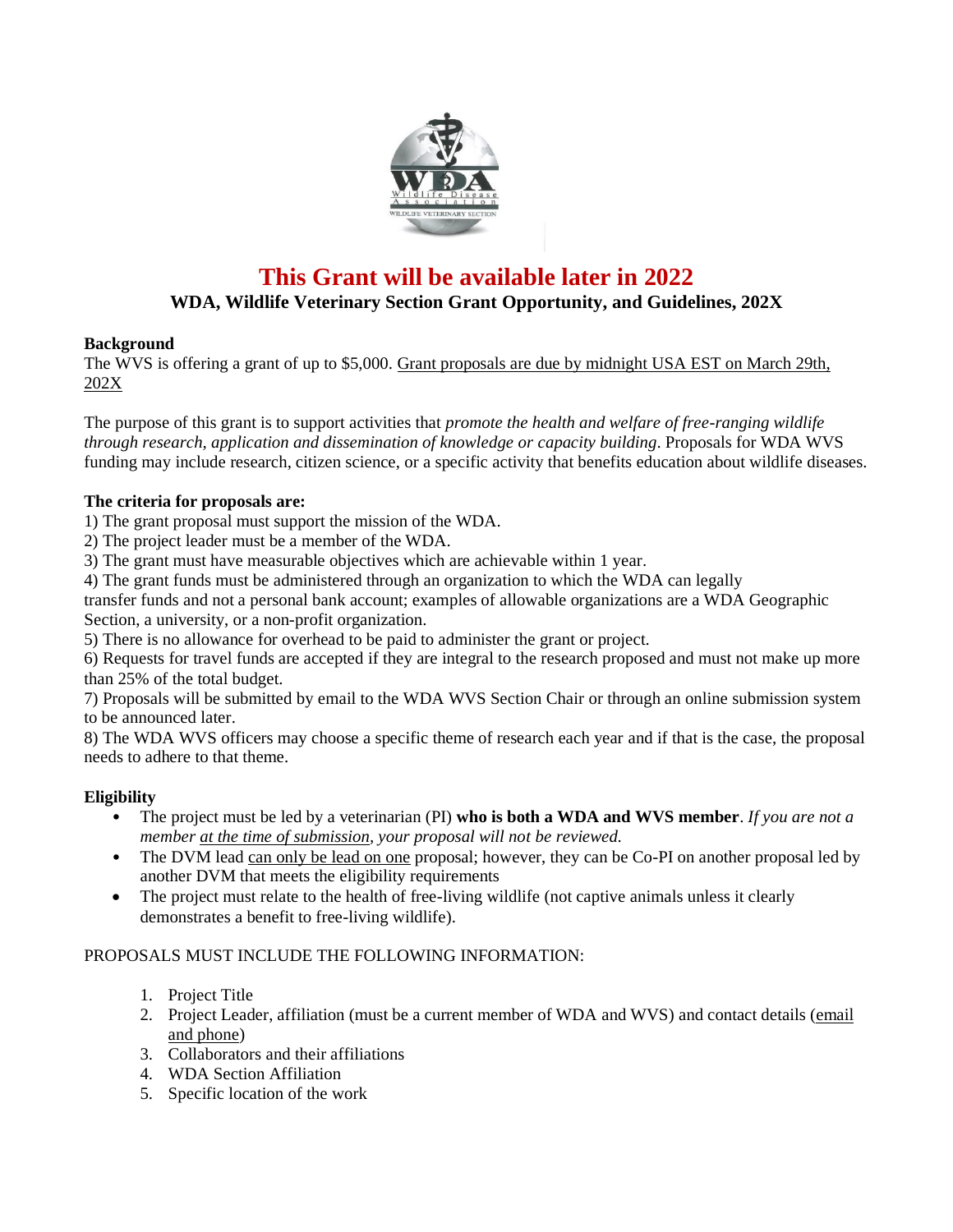- 6. Mechanism for administration of funding
- 7. Project background
- 8. Project hypotheses and objectives (and how they advance the mission of WDA)
- 9. Project methods
- 10. Expected outcomes
- 11. Project timeline
- 12. Detailed Budget
- 13. Resources and previous accomplishments that demonstrate capacity to complete the project

#### **Formatting Guidelines:**

Please adhere to these guidelines closely to expedite the review process. Submit a single PDF file, (not a Word Document)

12 font Single-spaced 1-inch margins Items #1-6 must not exceed 1 page Items #7-13 must not exceed 4 pages

## **Reporting Requirements**

To encourage sharing of knowledge and outcomes of the funded project with the broader WDA membership and wildlife professional community (in the spirit of the WDA mission), grant recipients are required to comply with reporting requirements as follows:

• Submit a project summary for publication in the WDA newsletter within 1 calendar year

following completion of the project.

• Provide a short update (video, photos and/or written) on the project at least annually or after completion of specific project components to the WVS (email the current WVS Chair) for sharing on the WVS website and social media outlets.

#### **Process**

Please submit your grant to the WDA WVS Section Chair: [shernz@uga.edu](mailto:shernz@uga.edu) and copy the Secretary XXXX or use the online submission system to be announced at a later date.

You will receive notification of receipt. If you do NOT receive notification, please do not assume that your proposal was received and resend or contact the Chair by email or telephone.

The proposals that fulfill the eligibility will be forwarded to the WVS officers and an ad hoc committee for review and selection. The review committee composed will review and rank proposals according to established scoring criteria. The committee will select a project to fund and notify all applicants. The rubric utilized to score grants can be found at the end of this document.

## **Grant Timeline**

Announcements go out to the WDA membership: Feb  $15<sup>th</sup>$ ,  $202X$ Grant proposals are due by midnight on March 29th, 202X Grant selected for funding is announced by April 30<sup>th</sup>, 202X Grant monies are disbursed by June 1<sup>st</sup>, 202X Grant report due June 1<sup>st</sup>, 2022